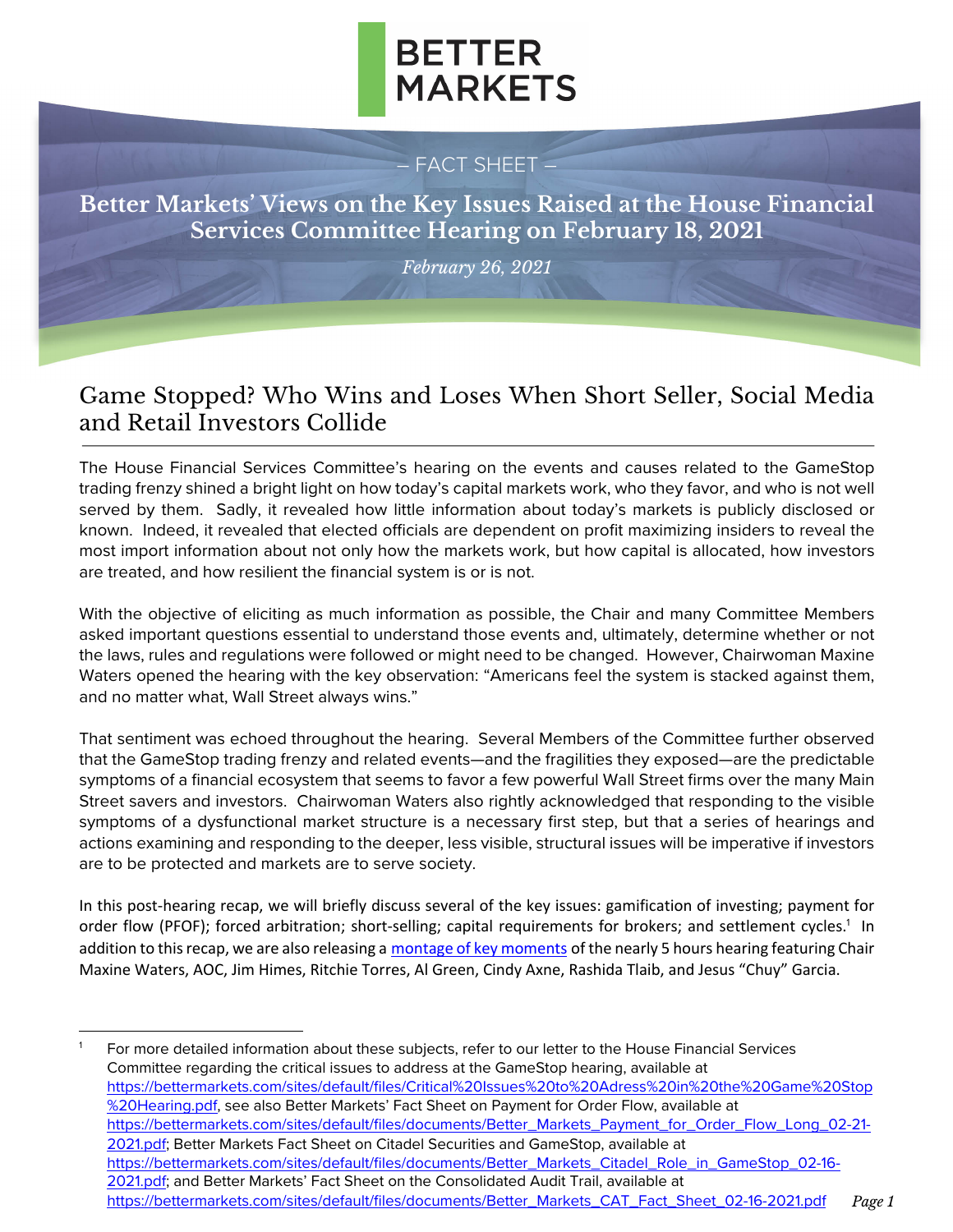# Gamification of Investing

The hearing validated the policymakers' and investor advocates' concerns that gamification of investing has become a public policy challenge. Robinhood appears to have perfected the "gamification" of trading by incorporating addictive, endorphin-engendering game features of more benign apps into its trading app for the purpose of triggering more trading, more often, and more thoughtlessly. During one notable exchange, Robinhood's CEO spoke approvingly about a feature of Robinhood's app that triggered users to open the app upwards of a thousand times a day: Robinhood's CEO said he wanted the app to "delight" its users. Members saw it differently, calling it a harmful addiction and drawing attention to the fact that Robinhood's business model is more profitable as trading increases.

Trivializing financial decisions and downplaying the costs and risks—especially emotionally and intuitively greatly benefits intermediaries like Robinhood. It converts a somber decision—that of investing and risking money—that has historically been viewed as requiring thought, diligence, analysis, and financial wherewithal into a thoughtless, rapid, but revenue-generating activity. Manic, panicky, frenzied, and, at times, irrational investing—all enabled and promoted by Robinhood—could have effects that reach far beyond the individual investors involved and can adversely impact, among other things, price discovery, company valuations, capital allocation, and capital formation. It can even implicate market and systemic stability.

This is not the "democratization of trading" as much as it is a mechanism to drive up the profits of retail brokers like Robinhood. It is clear that a number of Members agree that, while enabling more people to trade more easily via a better "user experience" is important, it must not be used to subliminally disarm retail investors to the costs and risks of trading.

### Payment for Order Flow and Best Execution

The hearing brought much attention to the legalized kickback scheme that underpins much of today's "commission free" trading (which far too many retail investors incorrectly understand to mean "free trading"). Instead of seeking the best reasonably available price for their traders' orders, retail brokers like Robinhood are incentivized to chase kickbacks that generate billions of dollars of revenue, known as payments-fororder-flow (PFOF).

This kickback scheme results in unmanageable conflicts of interest and imposes a multi-billion-dollar-a-year hidden tax on investors and retirees who do not actively trade. Several Members expressed concerns and agreed that these conflicts of interest and misaligned incentives that fuel PFOF cannot be mitigated to adequately protect investors. In one striking exchange, Citadel's CEO all but confirmed that Citadel Securities, in executing two identical orders but from two different broker-dealers, discriminates on timing and perhaps price, depending on whether Citadel pays a broker-dealer a kickback as part of a PFOF arrangement.

Interestingly, Citadel's CEO essentially stated that his firm would adapt its business model to whatever regulatory framework provided by the SEC, even if that framework prohibited PFOF and similar kickback schemes:

"With respect to payment for order flow, we simply play by the rules of the road. Payment for order flow has been expressly approved by the SEC. It is a customary practice within the industry. If they choose to change the rules of the road, we need to drive on the left side versus the right side, that's fine with us".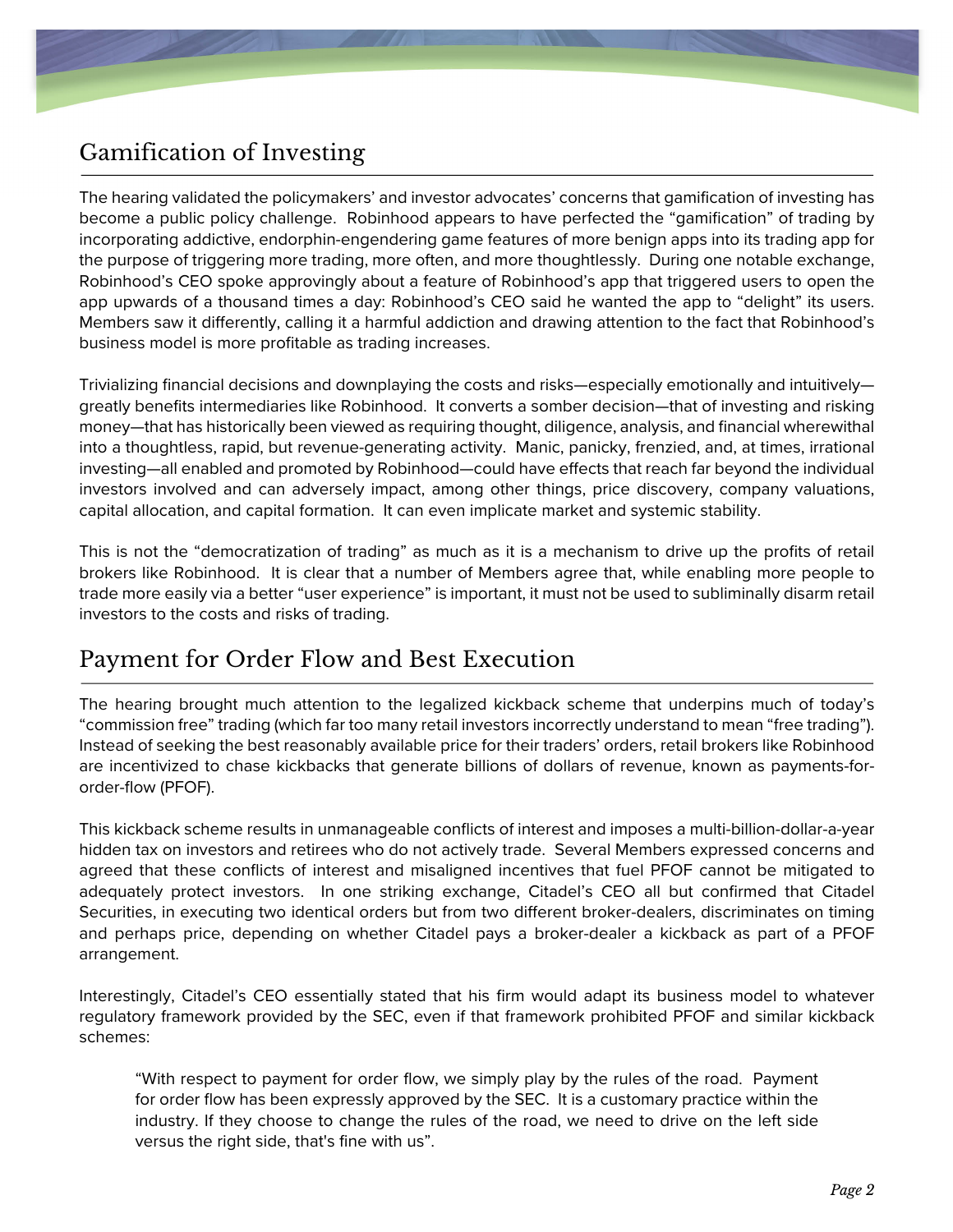

Members of the Committee, including the Chairwoman of the Committee and the Chair of the Subcommittee on Investor Protection, Entrepreneurship and Capital Markets, signaled that they are focused on the misaligned incentives in our equity market structure and—at least based on their questioning and statements—may welcome a ban of the practice of PFOF. Many more would likely agree with that sentiment and position if the actual costs and conflicts from PFOF (including but not limited to the fact that it interferes with best execution and price discovery) were better understood, as we detailed in this Fact [Sheet.](https://bettermarkets.com/sites/default/files/documents/Better_Markets_Payment_for_Order_Flow_Long_02-21-2021.pdf) 

### Lack of Client Service and Forced Arbitration

The hearing shed light on Robinhood's inexcusably bad customer service record. In one memorable exchange, a Member of the Committee dialed Robinhood's customer-service telephone number, only to be told by the automated telephone prompt that Robinhood's customer service is only available via email.

In another exchange, Robinhood's CEO confirmed Robinhood's practice of forcing its clients to attempt to resolve their disputes in a forced arbitration setting. It is well-established that arbitration is a biased forum that favors industry respondents and affords wronged investors very little meaningful relief. Moreover, it is highly secretive, providing neither the public nor regulators any insight into the nature of the claims being lodged or the manner in which they are resolved. And it lacks the procedural protections provided in court proceedings, including the right to appeal an erroneous decision or to even have a written decision stating the facts found and the basis for the decision. No one who truly cares about their customers would force them to give up their most important legal rights and force them into dark, biased proceedings where the customer almost always loses.

# Short-Selling

By many accounts, lack of disclosure of short positions and excessive short-selling of GameStop stock played a causal role in the trading frenzy and related events. Some retail traders on r/WallStreetBets decided to punish a hedge fund that held large short positions in GameStop by purchasing, in seemingly coordinated fashion, both long-positions and options that pushed the price of GameStop stock higher. That, in turn, resulted in substantial losses to short positions and forced hedge funds, including Melvin Capital Management, to cover their short positions through the purchase of GameStop stock, which pushed the price higher still.

A number of Members of the Committee asked some of the witnesses whether more disclosures about short positions would have helped retail traders to make more informed decisions. They also raised concerns about reports that GameStop's stock was shorted over 100% of the available float through practices like re-shorting, which is essentially lending already borrowed stock to new borrowers. The practice of re-shorting may have resulted in significant disruptions to the settlement process on certain trading days.

# Capital Requirements for Brokers

The hearing highlighted the capital and liquidity regulatory requirements imposed on brokers. Robinhood repeated its claims that it halted purchases but not sales of GameStop stock (*i.e*., permitted liquidation only) to comply with margin calls and capital requirements. Robinhood also reiterated that at no time was its broker out of compliance with applicable rules and laws. None of those answers, however, detailed the procedures followed, or the decisions made regarding any of that, including in particular the decision to halt buying but not selling GameStop stock, which favored the short sellers and other market participants to the disadvantage of Robinhood's customers.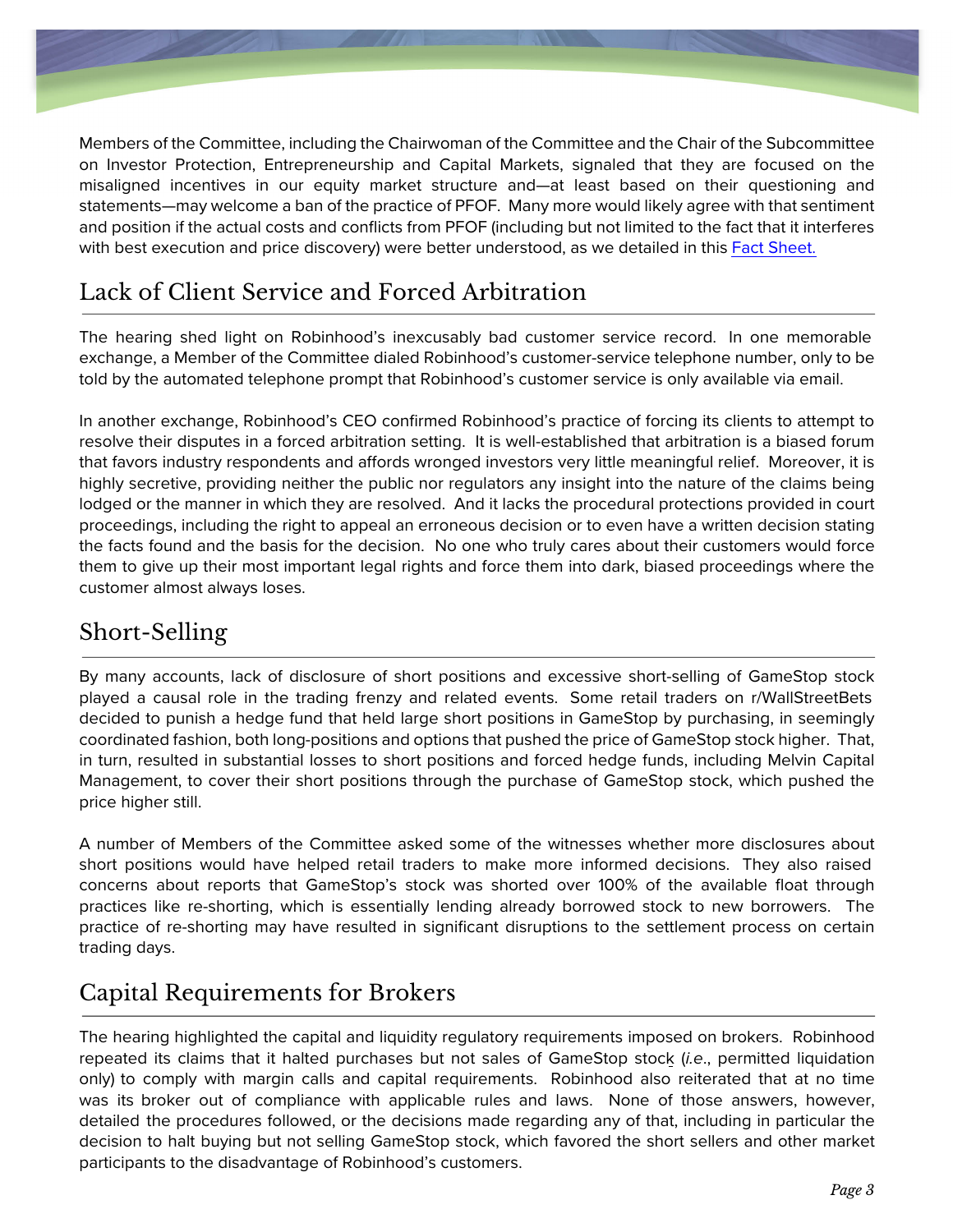

While some Members asked specific questions about these capital requirements and whether in fact Robinhood's decisions were necessary and/or justified, the witnesses mostly evaded answering the questions. Much more in-depth discussions need to be held to determine whether broker-dealer capital and liquidity risk management requirements sufficiently protect retail investors against risks in extreme but plausible market conditions. Additionally, the effects of procyclical, defensive measures likely to be taken by clearing agencies and counterparties at times of stress must also be analyzed.

# Settlement Cycles

As telegraphed prior to the hearing, some of the witnesses called for shortening the settlement period from the current T+2 (i.e., the trade date, plus two additional business days) to T+1 (*i.e*., the trade date, plus one additional business day). Some even appeared to support same-day settlement of trades.

Shortening the settlement cycle can reduce risks to the clearing system and therefore reduce margin calls and capital buffers necessary to support securities trading. Shortening the settlement cycle undoubtedly would benefit retail investors by reducing capital and liquidity necessary for broker-dealers to support any given level of trading through their platforms and allow investors to have quicker access to funds and securities following trade execution. Those lower financing, capital, and liquidity costs may benefit investors. However, while moving to T+1 appears to make sense, there needs to be careful analysis of sameday settlement to ensure that investors benefit.

### Conclusion

We applaud the Chair for holding this hearing and the Members for doing the best they could given the time limitations, the format, and the witnesses' proclivity for evading tough questions. We look forward to the Committee's future hearings on these matters, particularly one that examines the knowledge, actions and tools of the market and banking regulators.